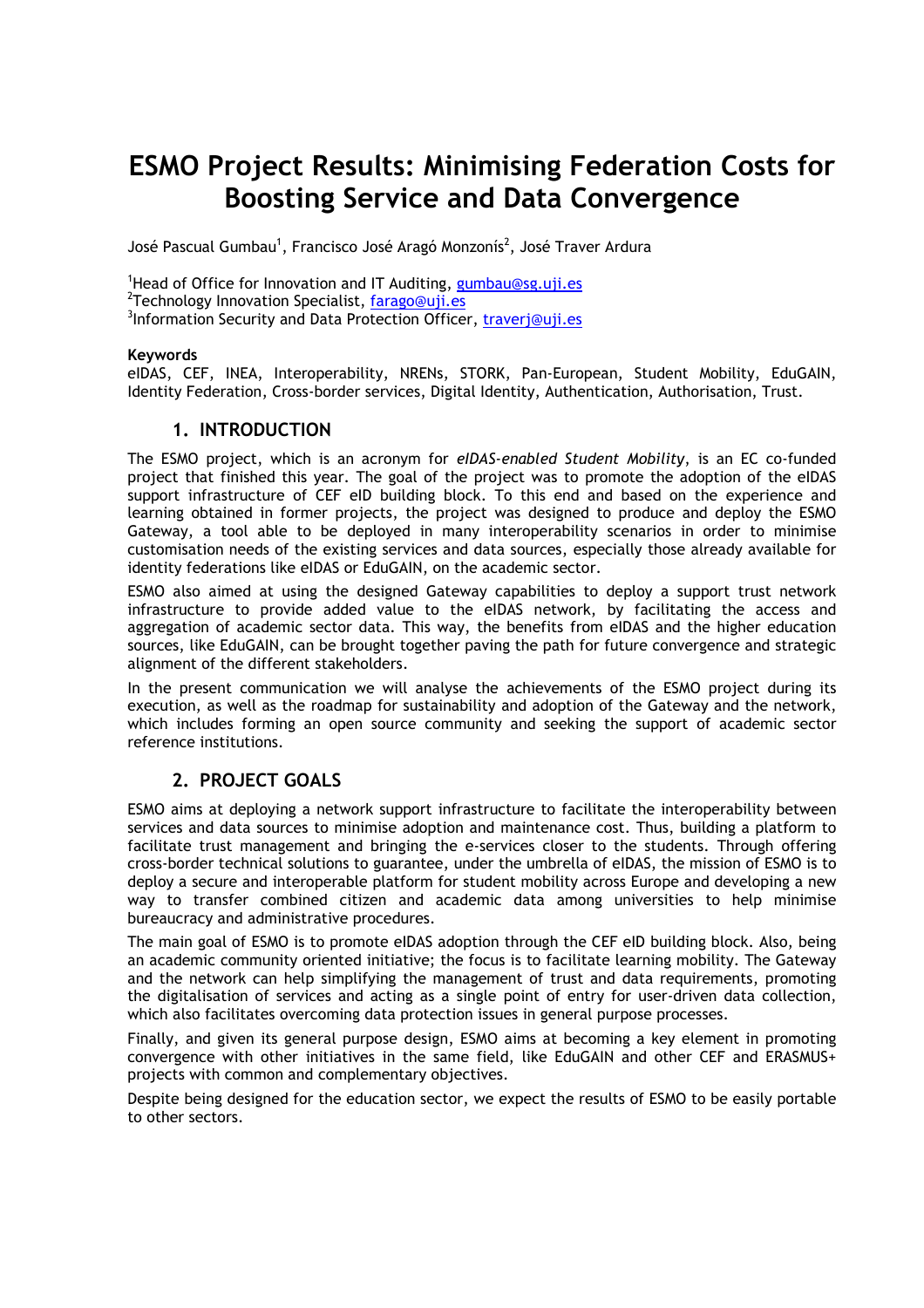## **3. GATEWAY DESIGN AND AND NETWORK**

The ESMO gateway has been designed following a series of guiding principles:

- **Abstraction**: the main advantage of the Gateway is that it hides all technical and topological complexities for the integration of both service and data providers: theu don't need to know what's behind them, and what are the protocols needed to reach them. The Gateway will care of that by acting as a proxy, and using its multiple protocol support, with the capability to translate among them. This way, a data source or service provider just needs to implement one protocol and trust one entry point.
- **Scalability**: ESMO aims at being able to serve high availability deployments with the minimum cost and the maximum stability. To this end ESMO Gateway has been designed following a microservice architecture. Each module is stateless and deployed independently. It gets connected to the system through two central elements: the Session Manager micro micro-service, that holds all the system state, and the Configuration Manager micro-service, which serves as the discovery service and trust broker. Multiple instances of all micro-services can be deployed to cover the demand (including the Session Manager, that includes a shared state framework).
- **Modularity and extendibility:** the behaviour of the gateway is easy to customise for situations different from its original purpose. During its design, all the functionally minimal units and their interactions were identified, creating a set of modular functional elements and the interfaces between them. This way, new modules or customisations of existing ones do not have impact on the rest of the application and limit the knowledge required to extend the functionality. Also, thanks to the micro-service approach, multiple technologies can be used to develop the modules. Session Manager micro-service, that holds all the<br>icro-service, which serves as the discovery service<br>ro-services can be deployed to cover the demand<br>shared state framework).<br>f the gateway is easy to customise for situatio
- thanks to the micro-service approach, multiple technologies can be used to develop the modules.<br>• Flexibility: the design and behaviour of the Gateway needs to be general enough to allow deploying in a wide array of topologies, adapted to the needs of the sector, country or region. This is again achieved by the proxy functionality and the modular design.
- Security is one of the most important aspects of ESMO, carefully integrated by design to guarantee the integrity of internal and external communicational flows. Multiple layers of security have been included in ESMO architecture to offer the highest security standards in our final solution.



To cover the infrastructure needs of the project, ESMO deployed a network of Gateways, open per country, operated by the partners. These act as a wrapper for eIDAs network, managing the different academic data sources and acting as proxies for services accessing eIDAS, providing authentication b but with a response enriched with additional academic information taken from the data sources selected by the user.

To ensure sustainability of the project, ESMO plans to build an open source community around the Gateway development, started by the participating partners, and seeking the adoption by country specific and European reference entities in the field, like research networks.

*I***ork topology** 

### **4. REFERENCES**

ESMO website (2018). *ESMO project* . Retrieved February 03, 2019, from: http://www.esmoproject.eu/